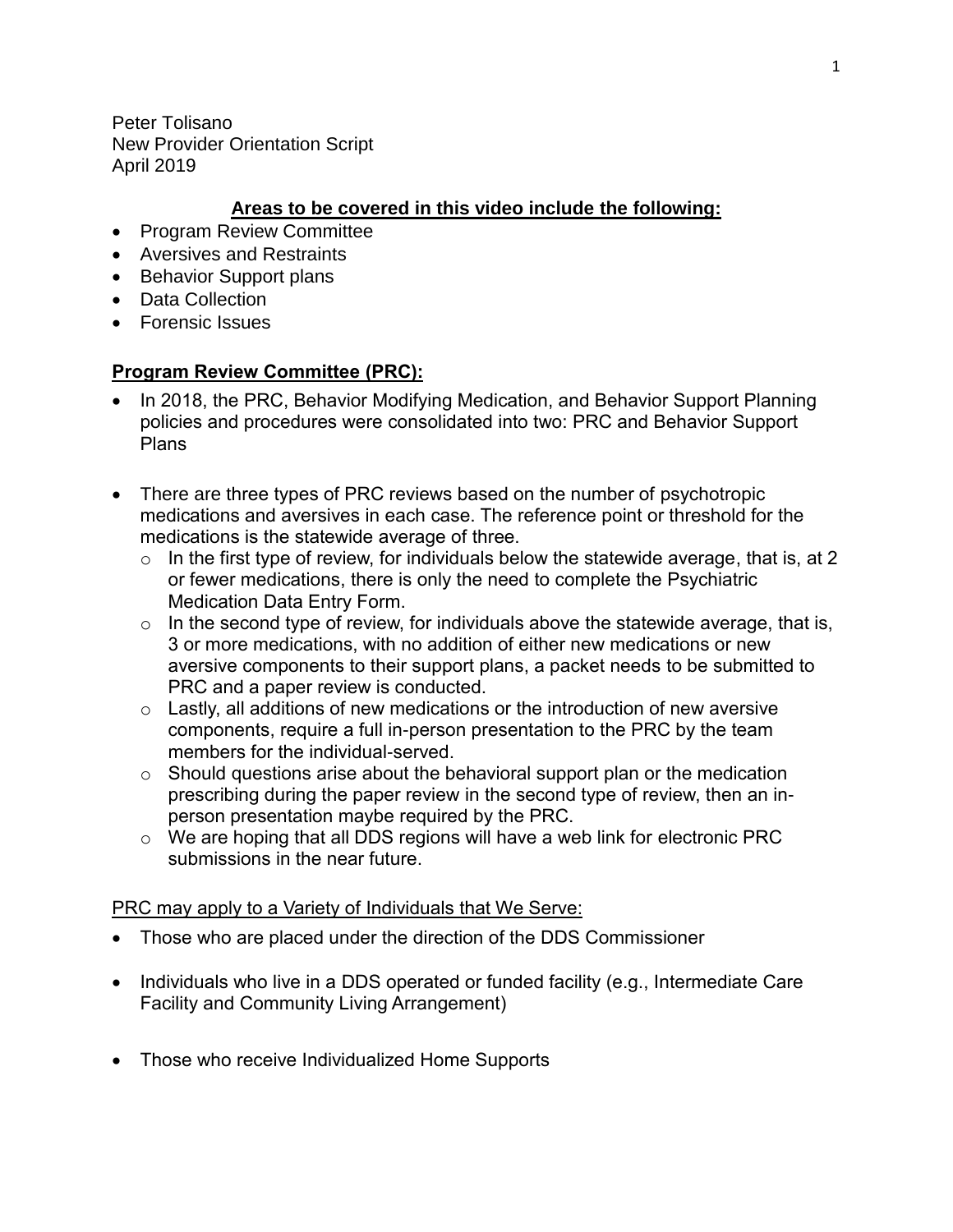- Those who receive Waiver Services where behavioral interventions, such as aversives or restraint procedures are utilized
- Individuals supported by DDS funded staff that administers behavior modifying medication, regardless of where the individual resides.
- Individuals who are in the DDS Behavioral Services Program when they are admitted to an in-state DDS operated, funded, and/or licensed facility
- Individuals who receive ongoing and planned psychiatric supports where behavior modifying medication is prescribed regardless of where the he or she lives or whether they receive Waiver Services.

Individuals may be exempt from PRC in the following ways:

- They only receive DDS Respite Services
- They reside in a long-term care facility funded or overseen by another state agency
- An individual is his/her own agent (i.e., without a guardian), takes medications and sees his/her doctor independently, and their interdisciplinary team agrees with the individual's decision.
- Lastly, an individual receives an exemption by Program Review Committee and/or Human Rights Committee
- Caveat: Exemptions are for psychotropic medications only; it never applies to aversive or restraint procedures.

## **Aversive Procedures:**

- Defined as any procedure that contains the contingent use of an event or device which may be unpleasant, noxious, or otherwise cause discomfort to the individual. The procedure is experienced as negative or punitive by the individual.
- Aversives may include restrictions on personal freedom, such as door alarms, loss of privileges, room or personal searches, and line of sight supervision.
- Aversives should only be done in order to: (1) alter or avoid a specific behavior; and/or (2) protect an individual from self-harm or others from injury.
- Escort techniques, such as, 'guide along,' that are met with little to no resistance from the individual, and hand-over-hand skills teaching techniques, are exempt.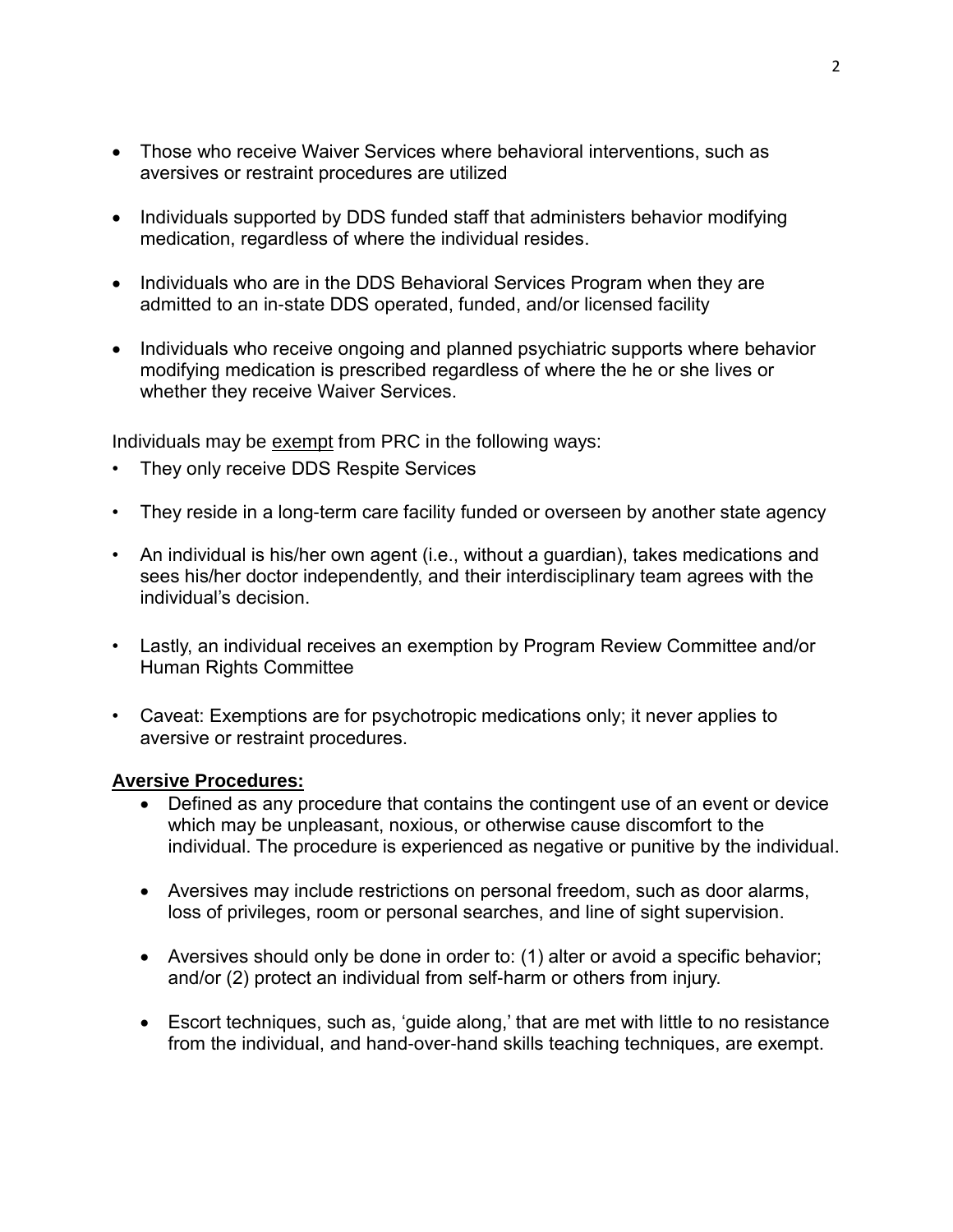Aversives include two types of restraint procedures:

#### Mechanical Restraint:

- Any *apparatus* used to restrict individual movement, such as helmets, mitts, and bedrails that are used to prevent self-injury
- Mechanical restraints may also include supports designed by a physical therapist and approved by a physician that are used to achieve proper body position or balance.

## Physical Restraint:

 Any *hold* used to restrict individual movement or to protect an individual from harming himself, herself, or others.

When *documenting* restraint procedures, the following information should be included:

- o The specific procedure, such as PMT or CPI
- $\circ$  The type of restraint used, such as Lower Figure Four or Supine Floor Control.
- o Indication if it is a "Planned" vs. "Emergency" procedure
- o The "Exit" and "Discontinuation" criteria
- $\circ$  Lastly, data on Duration and Frequency of the restraint procedures

# **Behavior Support Policy:**

- Discourages the use of coercive and punitive approaches (e.g., spontaneous and planned ignoring, response cost, delivering consequences, etc.).
- A suggested template for behavior support plans is available on the DDS website in the psychology division webpage.

## Behavior Support Plans

Regardless of the approach, whether it's positive behavior supports or applied behavioral analysis, a Behavioral Support Plan should include the following items:

- Author and Date when the plan was written or revised
- A Brief Clinical Synopsis regarding the Individual, such as medical and psychiatric history, issues related to trauma, effective behavioral strategies in the past, and the current reason for the referral or update.
- The central element in all behavior support plans is a comprehensive functional assessment, which helps to understand the reasons for the maladaptive behaviors and serves to anchor the corresponding interventions. A functional assessment should include a thorough description of the behaviors of concern to decrease or eliminate, as well as the targeted positive behaviors for the individual to achieve.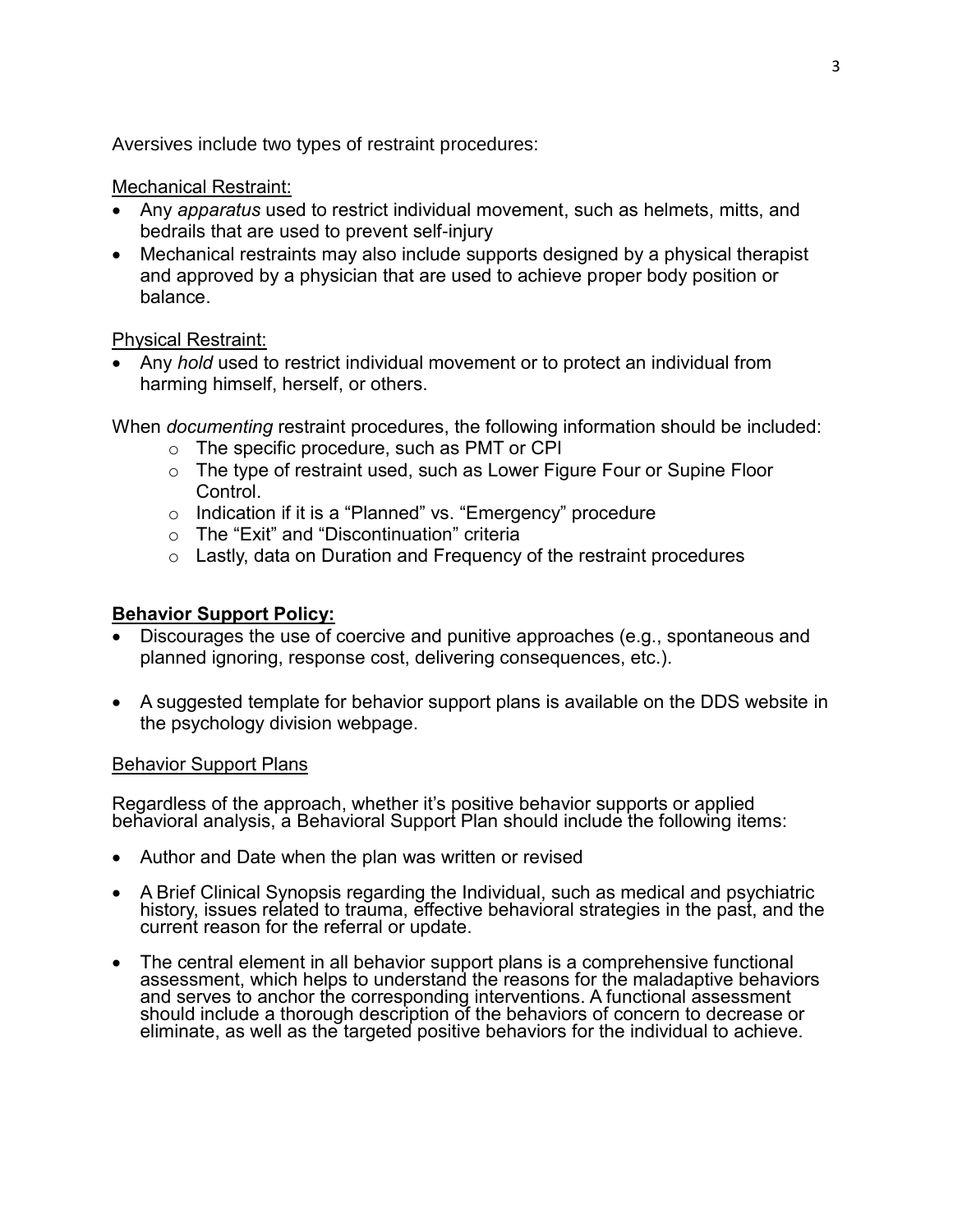- An emphasis on proactive strategies, such as improving communication, teaching alternative and adaptive behaviors, remediation of skills deficits, and enhancements to quality of life, such as preferred activities.
- Reactive Components to maintain safety in crisis situations
- Method for data collection, which is most often tracked and reported on a monthly basis. All tables and graphs submitted to PRC should include a written summary where the data is interpreted by the behaviorist who authored the support plan. Moreover, interventional data should be compared to baseline data in order to determine the efficacy of the support plan.

# **Forensic:**

- In DDS, "forensics" refers to the Department's interactions with the criminal justice system and risk management procedures for those who are intellectually disabled and have had involvement with the court system.
- In the DDS forensic system, each of the three regions has a Forensic Liaison and Committee that meets on a monthly basis. There is also a Statewide Forensic Committee that convenes every other month to review significant cases and discuss policy-related issues.
- After the disposition of a case, the Department of Corrections, the Office of Probation, or the Parole Board may be involved with the individual depending on the sentence he/she receives.
- The issue of the defendant's competence to stand trial is a matter that may be raised by any party of the court (i.e., the prosecutor, the defense attorney) during the proceedings. A competency examination of a defendant may then be ordered by a judge.
- An Office of Forensic Evaluation (OFE) team evaluates a defendant, and, if the defendant is found not meeting the competent standards, the OFE must determine whether restoration to competency is substantially probable. Once OFE presents its opinion to court, the judge can make one of several findings. It may include: "Not Competent but Restorable" and an order for restoration training by DDS within usually a 90-day period may ensue.
- Conn. Gen. §54-56d defines *Competency to Stand Trial Evaluation and Restoration*. Competency under this statute is related to the defendant's ability to understand the charges against him and the potential consequences, to understand the role of professional in the court, and to assist their attorney with his defense. Connecticut law creates no exceptions or special treatment for defendants diagnosed with I/DD.